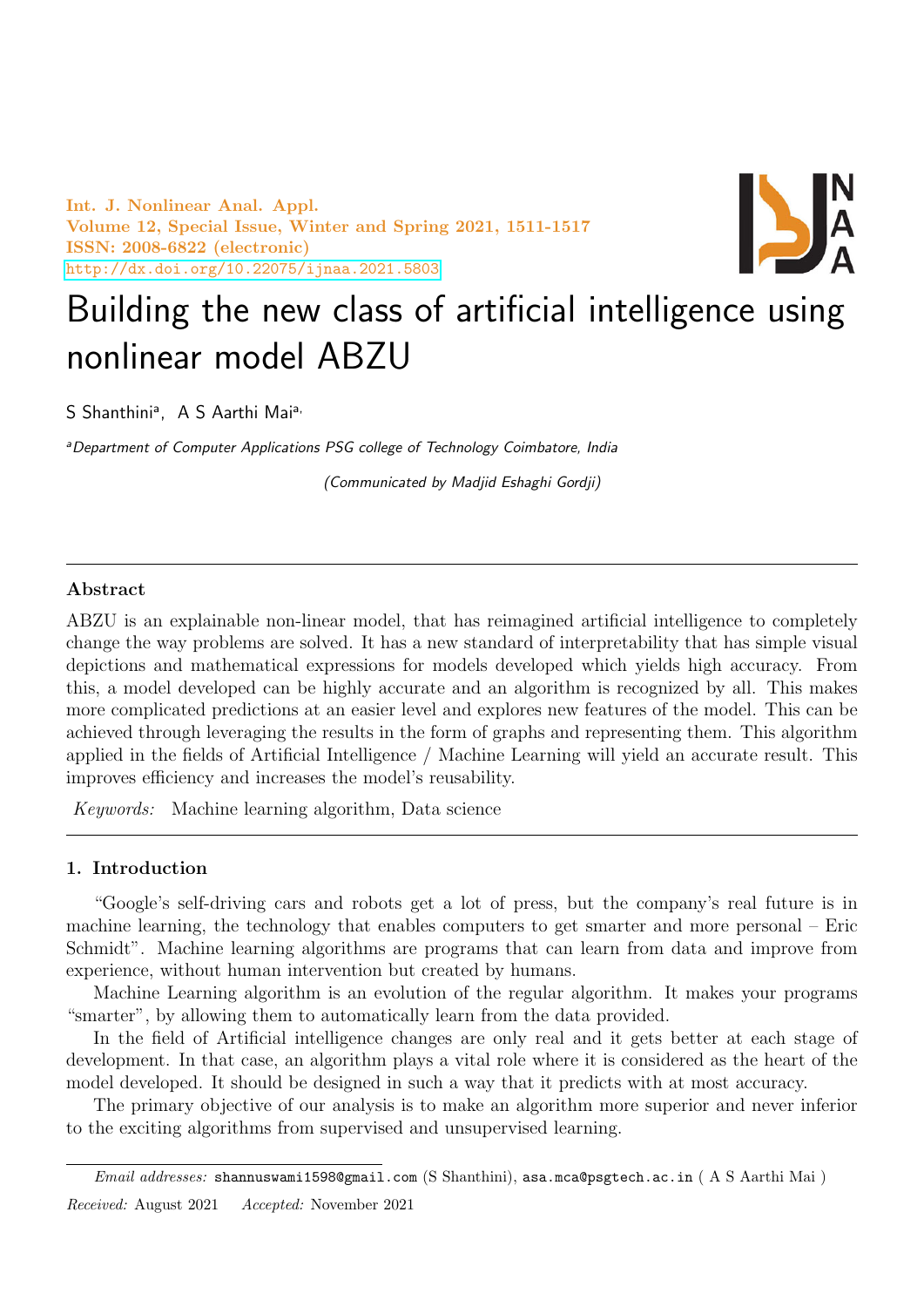## 2. Related work

An algorithm in general work for training the model and used for testing the model's accuracy. Generally, AI algorithms are classified as supervised learning and unsupervised learning, they include algorithms from Decision tree models like K-means, K-Nearest Neighbors etc., and deep learning models like Long Short-Term Memory, Convolution Neural Network etc. Supervised algorithms are descriptive but not highly accurate, whereas in case of unsupervised models they are high in accuracy but not explainable. In Supervised learning models are trained using labeled data. And these models need to find the mapping function to map the input variable  $(X)$  with the output variable  $(Y)$ .

$$
Y = f(X) \tag{1}
$$

Supervised learning needs supervision to train the model, which is like as a student learns things in the presence of a teacher. Supervised learning can be used for two types of problems: Classification and Regression.

Unsupervised learning is another classification of algorithms in machine learning. Here patterns inferred from the unlabeled input data. The goal of unsupervised learning is to find the structure and pattern from the input data. Unsupervised learning does not need any supervision. Instead, it finds the pattern from the data by its own.

In both of the cases an algorithm takes tree based structure for classification or pattern based training for classifying data, which makes prediction in such a way that supervised learning need to be taught from the basic, from the input given and output essentials. In unsupervised learning the structure of the dataset is described so the pattern is easily identified and from that model is designed and through training it remembers the pattern and match it during the time of prediction and testing phase

#### 3. Proposed work

In General, the traditional machine learning algorithms have their own advantages as well as disadvantages. To overcome the disadvantages existing in supervised and unsupervised learning, ABZU comes up with the idea of explainable non-linear model.

Abzu has reimagined artificial intelligence to completely change the way problems are solved. Introducing traceable and shared insights and a new standard of interpretability. As explainability and interpretability are crucial for Data Scientists and decision-makers to manage, trust, and understand the decisions developed by AI, especially if decisions are critical or have a social impact. At Abzu [\[1\]](#page-6-0), we put the scientific method at the core of our workflow, and use this approach to understand data, generate hypotheses, and validate the findings against the actual observations. The hypotheses are created using QLattice [\[2\]](#page-6-1). This graph is neither a neural network nor a decision tree-based model. It unpacks the black box neural network and serves explainability/interpretability similar to that of a decision tree.

## 4. Implementation overview

ABZU takes in the model in the form of graphs which helps to interpret in an accurate way and give explainable model for easy interpretation. It is achieved through QLattice technology through feyn library function in python. It fits an entirely new type of solution to the problem statement. The final models were the result of a process with random initial conditions, whose evolution was shaped by the data itself.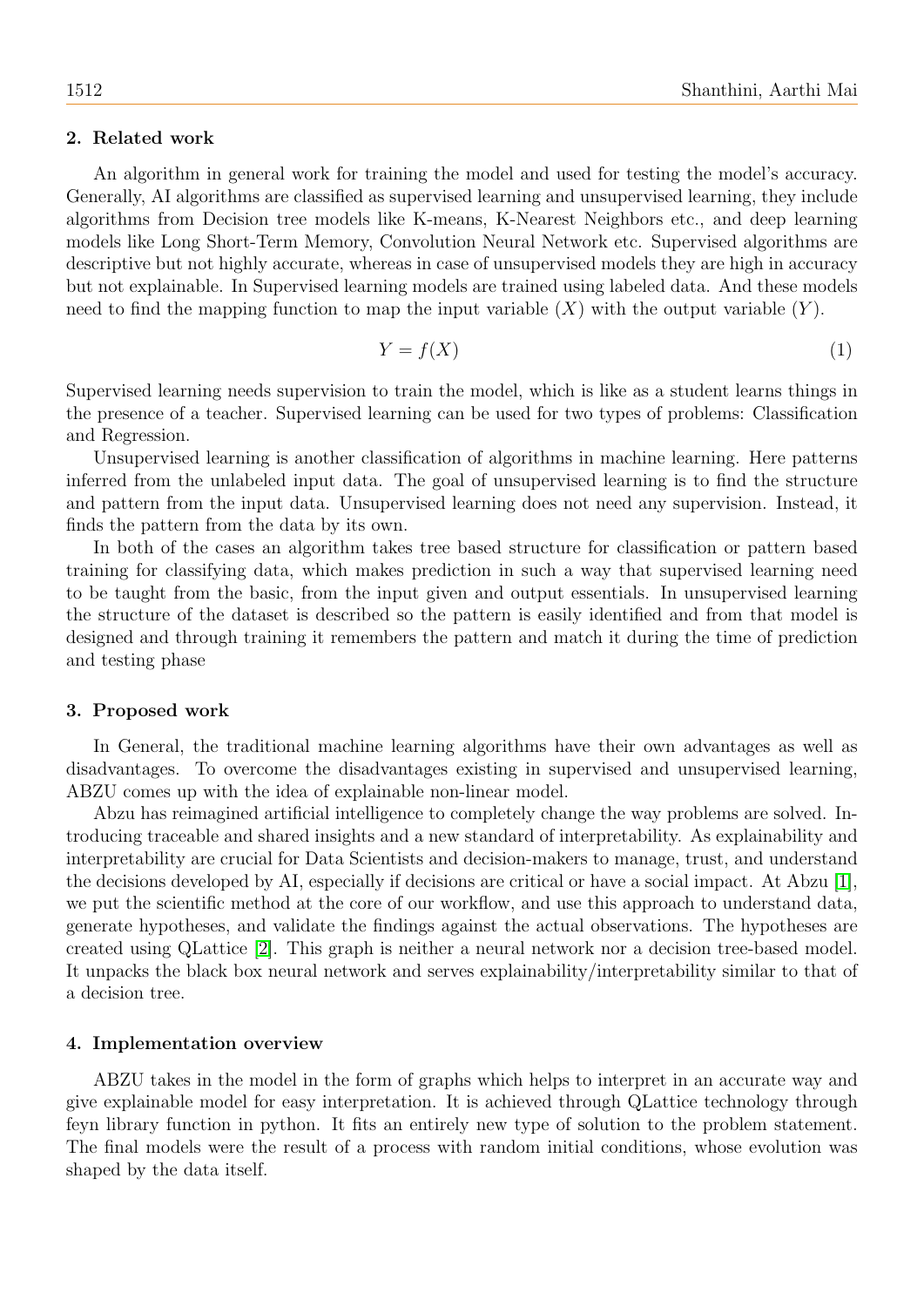

Figure 1: A simple graph of QLattice

A model should fit to the data and work upon the new data for prediction. Here the data is predicted in the form of graphs. It involves with the usual steps of data preprocessing which includes cleaning of data, removing unwanted chunks etc., then followed by building up the model, training the model, testing the model and finding its efficiency all these steps take place in QLattice does this in a different and in an easier way. The data transformations accessible in the QLattice are multiply, linear, sine, tanh and gaussian — together these covers virtually all-natural occurring dependencies. This means that a well-trained QLattice graph will extract whatever signal features when predicting the target variable. It is the model that has a simple visual depiction that let to inspect in detail, how the data is manipulated to ultimately deliver a set of predictions.

Working on this model takes in a sample dataset to test its accuracy that is so easy to understand about the efficiency of the algorithm. The input is given and in context to that data it is cleaned and followed by designing the model and then fitting it to the dataset used.

The QLattice searches among thousands of potential models for the one graph with the right set of features and interaction combinations that, in conjunction, unfolds the perfectly tweaked model to the problem. The real beauty of it all is not the high accuracy of the model. It is that way it has a simple visual depiction of the model — It can inspect in detail how data is manipulated to ultimately deliver a set of predictions. The basic workflow of QLattice how it functions to make such prediction through graphs.



Figure 2: Basic Workflow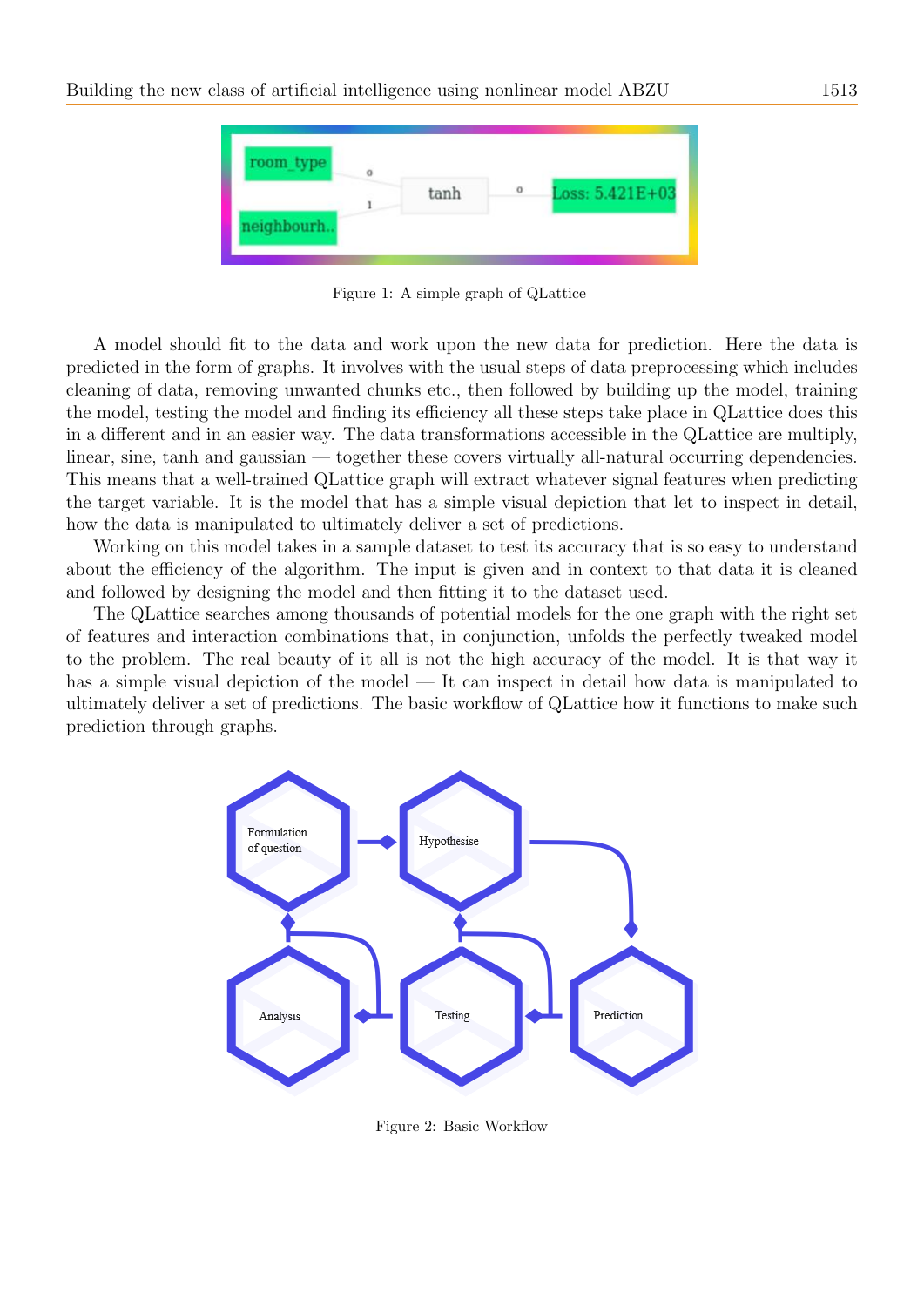# A. Formulation of question

Formulation deals with the problem statement defined for the model, designed and trained based on this QLattice works on fitting the dataset used for the problem and trains the model.

# B. Hypothesis

QLattice generates the possible hypotheses to give different levels of prediction at different stages helpful for comparison of various obtained results.

#### C. Prediction

This determines how graph predicts from the existing data and plot what the graph tells about the model that haven't seen before. This helps for predicting the future of the model, with all the possibilities of matching it with the pattern in the trained model.

#### D. Testing

The developed model needs to be checked for its quality as well as for the efficiency of the algorithm, in that way testing phase of model uses various testcases.

#### E. Analysis

Accept or reject a hypothesis based on the graph being selected and the results that is obtained from the experiments. At this final stage, the predicted model is analyzed, and its result is used for the purpose of decision making.

## Working:

Feyn (/faIn/) is the software development kit that we use to interact with the QLattice. It is named after Richard Feynman. Workflow typically starts after data preparation, however, it is worth mentioning that with the QLattice, don't need to do any normalization of input features, and it has an input that explicitly handles categorical variables without the need for one-hot encoding.

To tell about the QLattice the input and output variable target variable should be selected and assigned to the semantic datatype of the dataset. With this the categorical variables will be encoded automatically for QLattice. This is by design - the QLattice explores potential relationships between features and tries to come up with reduced graphs with a high degree of signal towards your question, rather than try to squeeze every drop of signal out of your features and overfit.

There are two semantic types (or s- types for short) of inputs: numerical and categorical, to distinguish these two so the model knows how to understand the inputs. Numerical variables are continuous (height, weight, age etc.). Inputs are automatically scaled using a linear transformation. Categorical variables are discrete (nationality, hair colour etc.). Inputs are automatically encoded with weights.

# Numerical type:

Normalization or standardization is typically a required step for many machine learning algorithms. In Feyn, the numerical input type automatically takes care of normalization. It does this by setting a scale based on your minimum and maximum values, and by learning a weight and bias to your input values that will transform it into a usable range.

# Categorical type:

This is a game changer for easily fitting in and learning from datasets that have categorical features with high cardinality.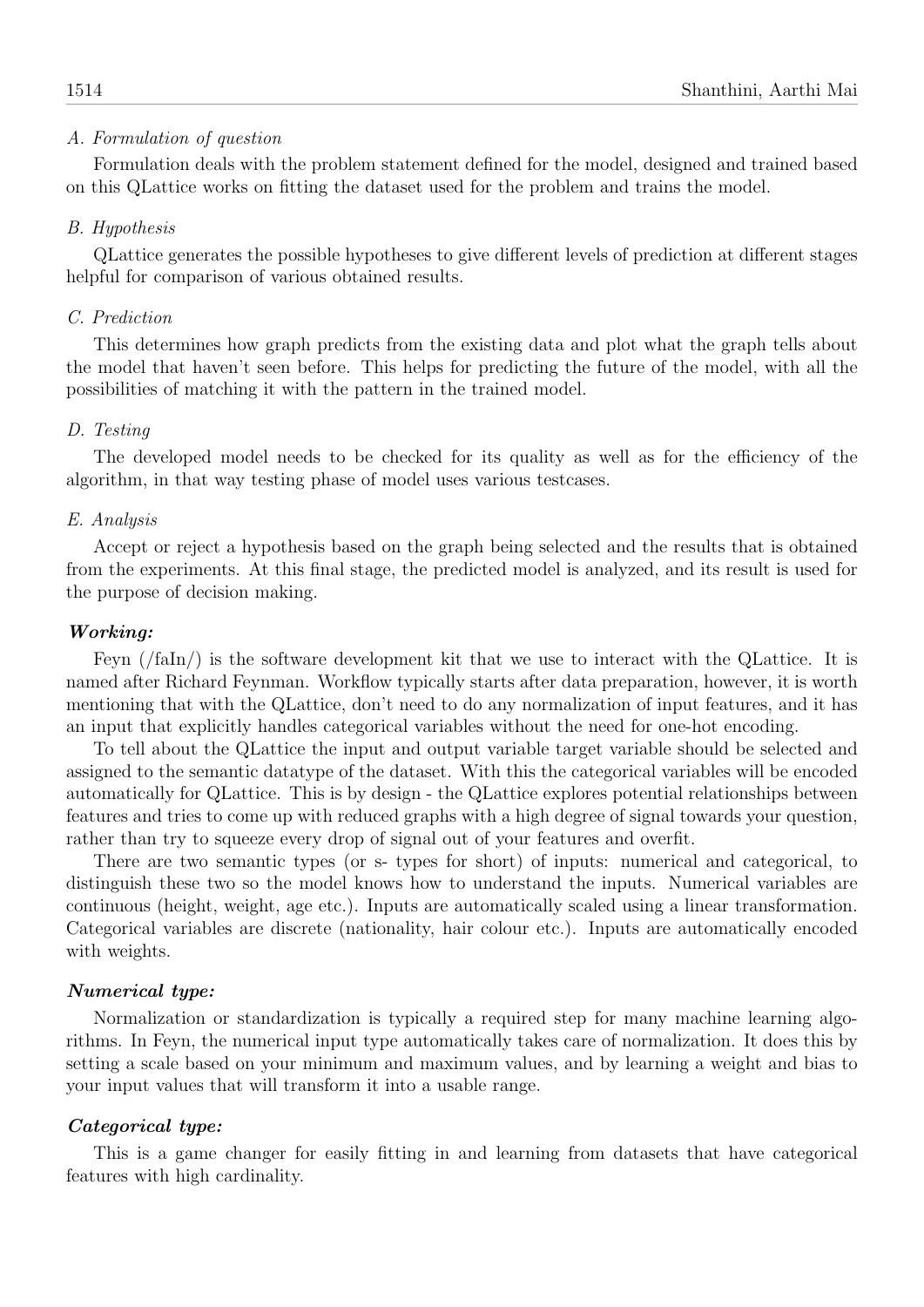# QGraph:

The main part of QLattice is to produce QGraphs [\[3\]](#page-6-2), which is a collection of all possible models connecting input to output. Once this is done, it starts working with the model training. Each model has two types of boxes. The green ones are either input or output and the pink ones are what we call interactions. An interaction takes in a value, evaluates a function at that value, then moves it to the next interaction. These models are sort of like a neural network but with fewer nodes and not the typical type of activation function on the node. Each model has a natural flow from left to right, so we feed each row of our dataset into the input, evaluate at each pink box and then produce a prediction at the end at the output. Like a neural network or any other machine learning technique, each of these models needs to be trained. The QGraph fit method needs to take the following arguments: The data the models in the QGraph should be trained on, and the loss function we want to optimize for.

the QGraph is the representation of the infinite ordered list of graphs (or paths) conceivable through the QLattice from your input features to your output feature, considering all possible combinations of interactions. Aside from controlling the max depth of the graphs in the QGraph, one can set other conditions to these models by using the QGraph.filter function. In other words, the filter ensures that the only graphs being trained are the ones that satisfy the condition(s) imposed by the filter. It should be noted that when the filter function is called it does not modify the original QGraph, rather it returns a new QGraph object.

A graph consists of one or more of your input features, some interactions between them and a variety of functions that have been fitted to your dataset, leading to an output. In an IPython environment, you'll be able to hover over each of the interactions to get a tooltip with the internal state of it - such as the weights, biases, and encodings. The graph depiction shows you your best fitted model given your critria for complexity. The graph can be directly translated to a mathematical formula and you are good to go from there. Feyn offers a range of tools to help you dissect your graph and its dynamics. The QLattice is a generator of graphs from input to output. A QGraph is an unbounded list of graphs that have been generated from the QLattice. Fitting it is as simple as calling qgraph.fit(data). The QGraph discards the worst graphs and gives a new evolution of graphs based on what the QLattice has learnt through training.

The QLattice is a machine learning technology that allows to create hypothesis and gain a deeper understanding of the relations between features of the dataset, and how they interact. It takes an evolutionary approach through decisions to make when exploring the data.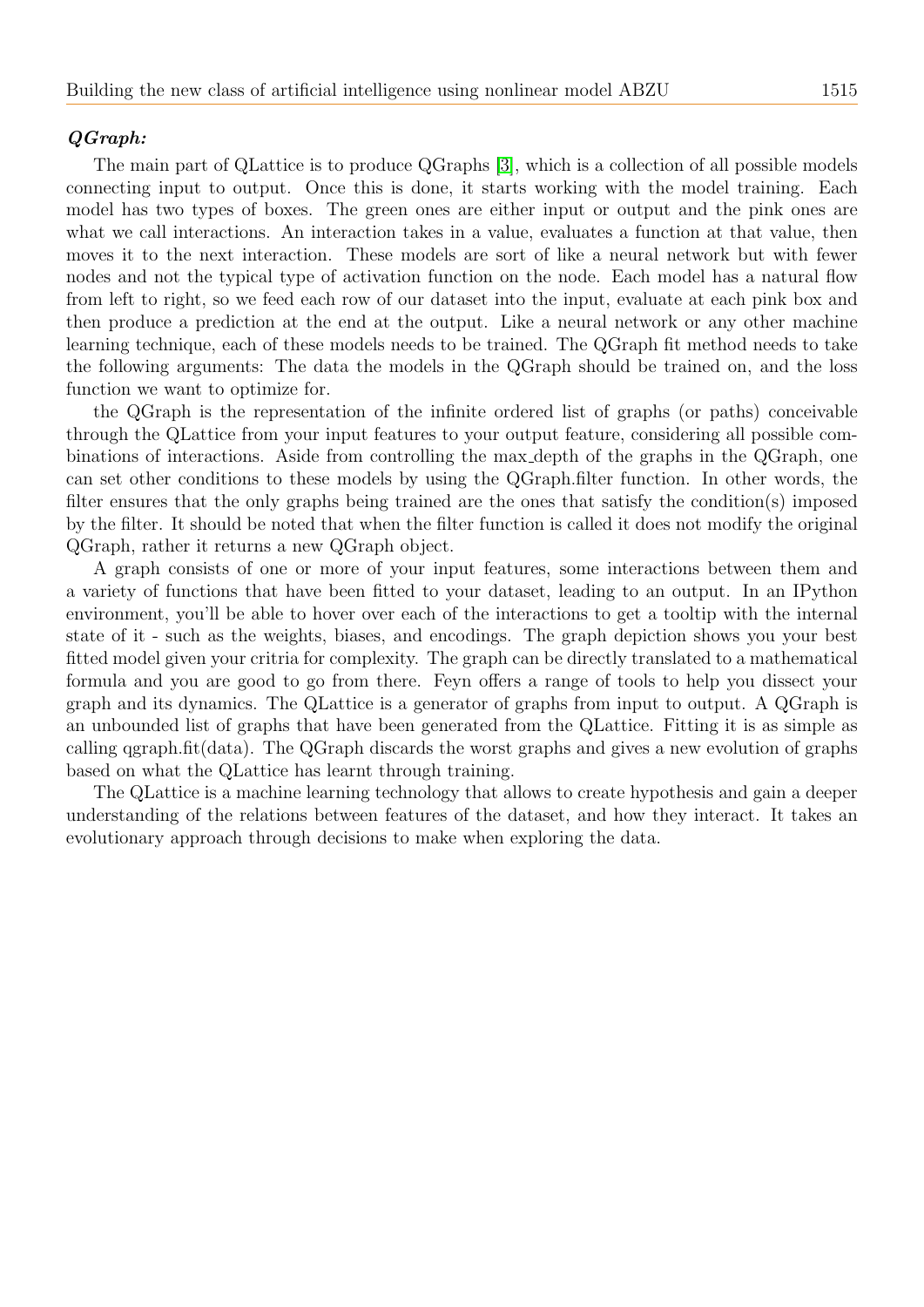

Figure 3: Working of QLattice



Fitting 50: Best loss so far: 0.004640

Figure 4: Training through QGraphs